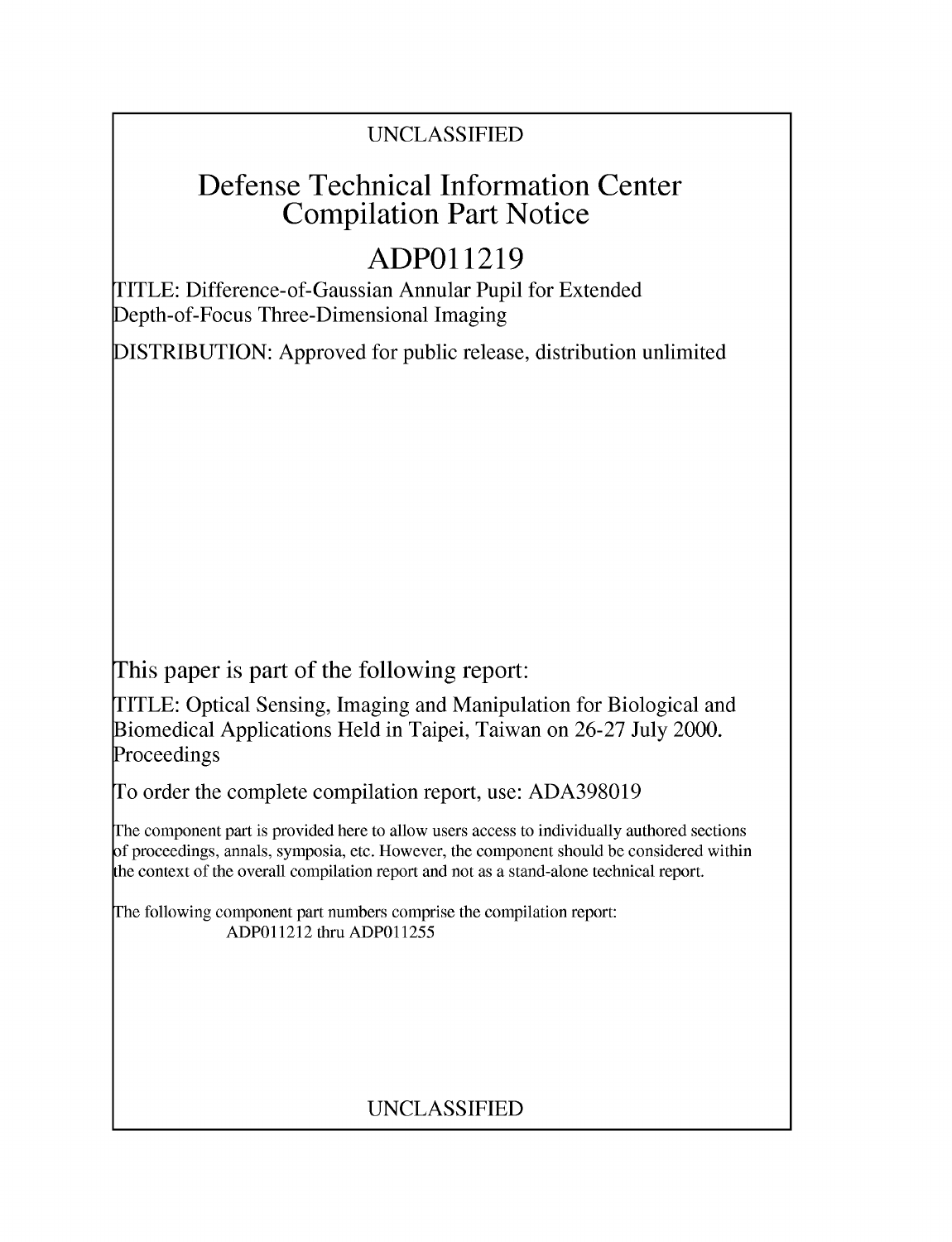# **Difference-of-Gaussian Annular Pupil for Extended Depth-of-Focus Three-Dimensional Imaging**

Ting-Chung (T.-C.) Poon and Alexander Kourakos

Optical Image Processing (OIP) Laboratory Bradley Department of Electrical and Computer Engineering Virginia Polytechnic Institute and State University (Virginia Tech) Blacksburg, Virginia 24061, **USA**

# **ABSTRACT**

We propose a technique for **3-D** microscopic imaging with extended depth-of-focus using a novel illumination scheme in a laser scanning optical microscope. The novel illumination scheme creates an effective annular pupil, called the difference-of-Gaussian annular pupil, without the critical drawback of stopping and wasting the light. Two laser beams of different Gaussian pupils with different temporal frequencies are first generated. The laser beams are then combined spatially and used to scan the specimen. The scattered light from the object is picked up by a photodetector whose output consists of a DC and an AC current (due to the optical heterodyning of the two optical beams). The DC signal is no difference from the DC output of a conventional laser scanning microscope with the processing pupil as a Gaussian function, whereas the AC signal is derived from the mixing of the two Gaussian beams and would be given by effectively a Gaussian pupil with a different size than that generated by the DC signal. The AC and the DC signals are then subtracted by electronics and hence the effective pupil function would be given by the difference of the two Gaussian pupil functions. By properly choosing the size of the two Gaussian laser beams, we could realize the difference of the two Gaussian pupils which becomes a new type of annular pupil called the difference-of-Gaussian annular pupil.

# **I. INTRODUCTION**

Three-dimensional **(3D)** imaging is a formidable task in optical microscopy. It is well known that **by** using a higher numerical aperture **(NA)** of the objective lens in the microscope, one can achieve a high lateral resolution in the image. However, the improvement of the resolving power results in a depth-offocus (DOF) reduction **[1].** This trade-off problem between the resolving power and the DOF is common to optical microscopes. When the thickness of the specimen exceeds the depth of focus, only a fraction of the total information content of the specimen is imaged in focus or sharply. The result is a low resolution and contrast within the image. Hence improvement in the depth-of-focus has been of great interest in all areas of imaging, especially in high-resolution microscopy [2-5]. **3-D** imaging in microscopy therefore aims to develop techniques that could provide high lateral resolution and at the same time with a large depth of field so that a thick specimen could be observed conveniently.

Current practical **3-D** imaging techniques include optical sectioning microscopy **(OSM)** and confocal scanning microscopy (CSM). In **OSM [6], 3-D** information is collected **by** recording a series of 2- **D** images at various focal planes throughout the **3-D** specimen. Since each **2-D** image contains the in-focus as well as the out-of-focus information, reconstruction of the **3-D** information, i.e., extraction of the infocus information from these **2-D** images, is required. Many reconstruction algorithms exist [6]. The difficulty of optical sectioning lies in the fact that during the recording stage it is important that exact focal spacing between adjacent **2-D** images be accurately controlled. During the reconstruction, it is also critical to precisely align the **2-D** images before processing. Recognizing these problems, a radically new microscope design, the scanning confocal microscope (SCM), has emerged [7]. In SCM, a doubly focused objectives lens system and a pin-hole aperture in front of a photomultiplier are used to image only a single point within the **3-D** specimen. Three-dimensional information is then gathered **by** scanning the specimen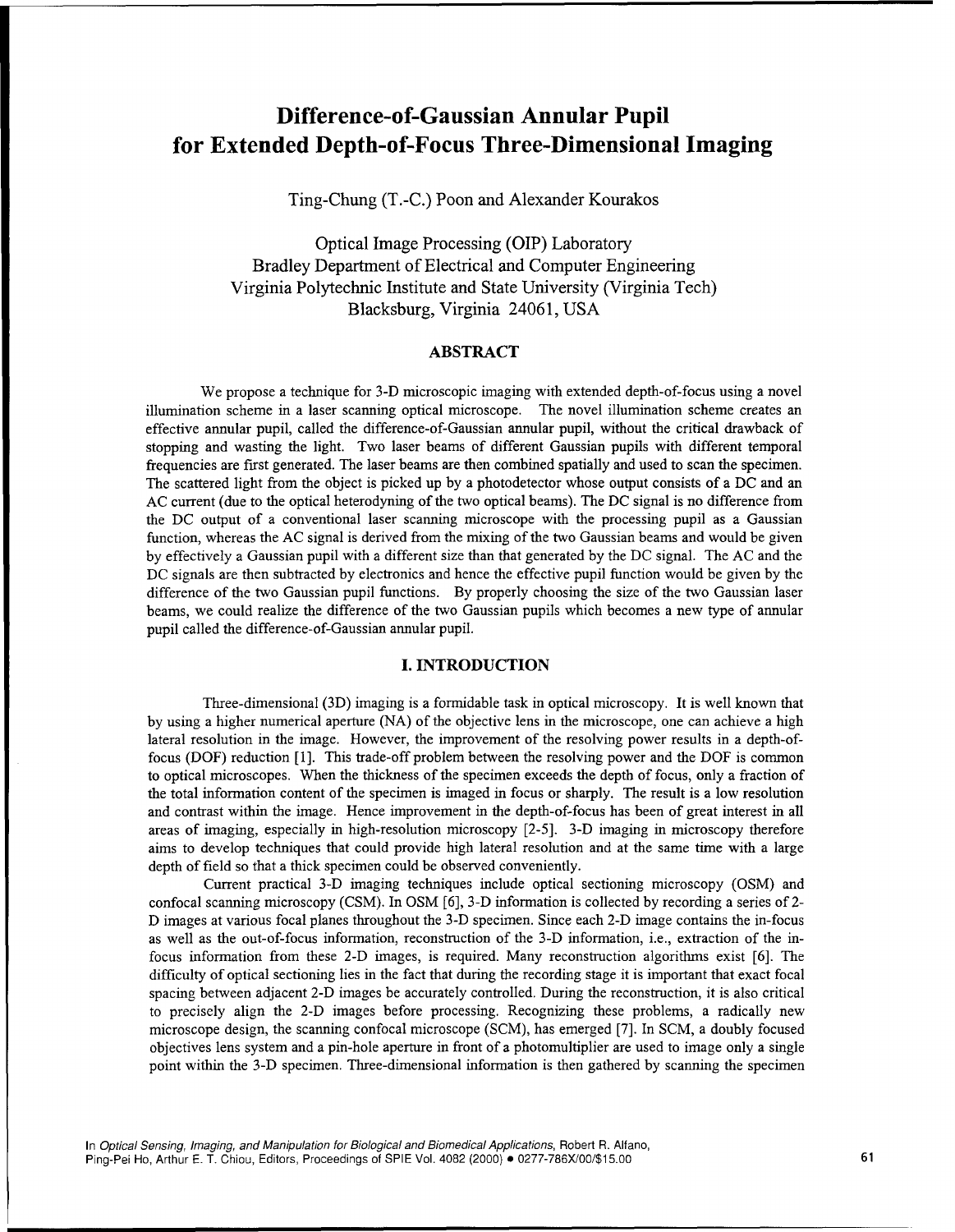in three dimensions while collecting the light transmitted through the specimen with the photomultiplier. The main difficulty of SCM is that the instrumental tolerances required to achieve high-resolution imaging are very difficult to obtain. Also, 3-D scanning is time-consuming which precludes, for example, the possibility of monitoring interactions taking place within the living cell. In addition, considerably more photobleaching using confocal microscopy will occur if the microscope operates in a fluorescent mode as it requires a time-consuming 3-D scan [6]. This may be critically important in the analysis of living cells. Therefore, confocal microscopy with a scanning laser approach is too slow to do three-dimensional for a dynamic intracellular applications.

*Indeed, the major drawback of the two practical 3-D imaging techniques is the required depth- or z-scanning. In this paper, we propose a novel technique in that inspection of 3-D space is required by a single 2-D scan of the thick specimen.* The proposed system employs a novel annular-illumination so that a large depth of focus can be achieved in the microscope and yet the system will not waste or stop any light as in conventional system using annular pupils. In what follows, in Section II) we first review a standard laser scanning imaging system. In Section III), we discuss three-dimensional imaging and optical transfer functions. Section IV) describes an annular pupil and its long depth-of-focus capability. Finally, in section V) we describe a novel idea to create a new type of annular pupil, called the difference-of-Gaussians annular pupil, which does not waste or stop the light when implemented in the proposed scanning imaging system. Implementation of the idea is presented at the end of the section.

## **II. CONVENTIONAL LASER SCANNING SYSTEM**

Fig. 1 shows an idealized version of a conventional laser scanning system.  $p(x,y)$  is the pupil function. The pupil function forms a point spread function (PSF),  $h(x,y)$ , onto the object  $I_0(x, y)$ . The PSF is then two-dimensionally scanned the object to give an output  $I_i(x, y)$  displayed on the 2-D

display. Mathematically, we have

$$
I_i(x, y) = \iint I_o(x', y')h(x - x', y - y')dxdy = I_o(x, y) * h(x, y), \tag{1}
$$

where  $*$  denotes the 2-D convolution, and the PSF,  $h(x,y)$ , is given by the absolute squared of the Fourier transform of the pupil function  $p(x,y)$ , i.e.,

$$
h(x, y) = |F\{p(x, y)\}|^2 = |P(\frac{x}{\lambda f}, \frac{y}{\lambda f})|^2 \quad ,
$$
 (2)

where *F* denotes the Fourier transform of and we denote that  $F\{p\} = P$ , i.e., the upper case function *P* is the Fourier transform of the lower case function  $p \cdot \lambda$  is the wavelength of the scanning laser light and f is the focal length of the lens as shown in fig. 1. In this context, the optical transfer function (OTF) is defined by taking the Fourier transform of  $h(x,y)$ , or

$$
OTF(X, Y) = F\{h(x, y)\}\tag{3}
$$

where  $X$  and  $Y$  are the spatial frequencies along the x and y direction, respectively.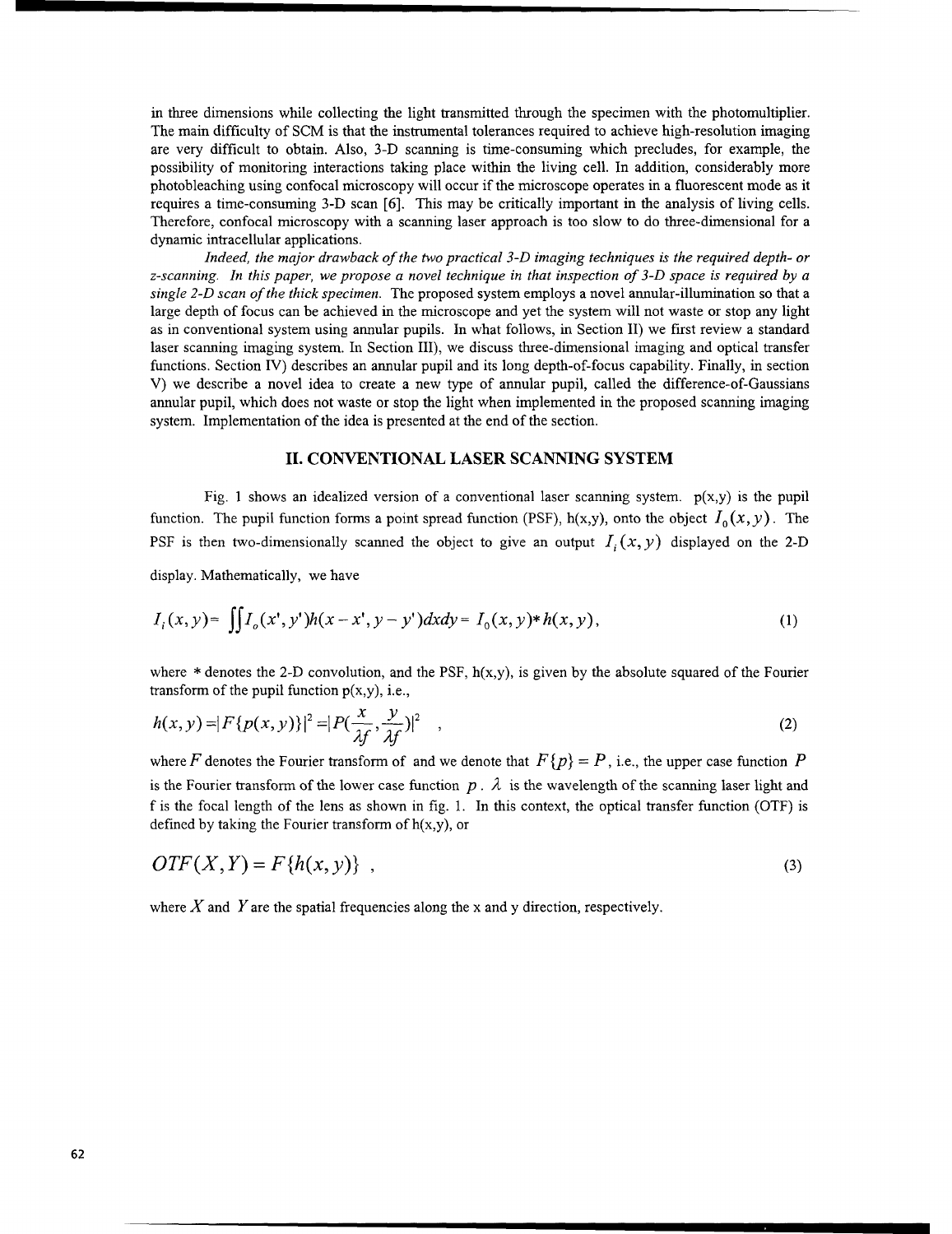

Fig. 1 Conventional laser scanning imaging system

# **III. THREE-DIMENSIONAL IMAGING AND OPTICAL** TRANSFER

**For** 3-D imaging, we are interested in the defocused **PSF,** h(x,y,z), which can be calculated by modifying eq.(2) as follows:

$$
h(x, y, z) = |F\{p(x, y)\}*\frac{1}{-j\lambda z}\exp(-j2\pi z/\lambda)\exp(-\frac{\pi}{\lambda z}(x^2 + y^2))^2
$$
  
= 
$$
|P(\frac{x}{\lambda f}, \frac{y}{\lambda f})*\frac{1}{-j\lambda z}\exp(-j2\pi z/\lambda)\exp(-\frac{\pi}{\lambda z}(x^2 + y^2))^2,
$$
 (4)

where the quantity inside the absolute value represents the diffraction pattern of the function  $P(\frac{x}{26},\frac{y}{26})$  propagating at a distance z away from the focal plane of the lens. The 3-D OTF can be *Af'2f* calculated, similar to eq.(3), by taking the 3-D Fourier transform of  $h(x,y,z)$  and that gives

$$
OTF(X, Y, Z) = F\{h(x, y, z)\},\tag{5}
$$

and *Z* is the spatial frequency along the z direction.

# **IV. ANNULAR PUPIL AND ITS LONG DEPT-OF-FOCUS**

It has been known that annular pupil can increase the depth-of-focus and lateral resolution simultaneously as compared with a circular pupil **[8,9].** An annular pupil is defined as a clear circular pupil with a central obstruction as shown in fig. 2.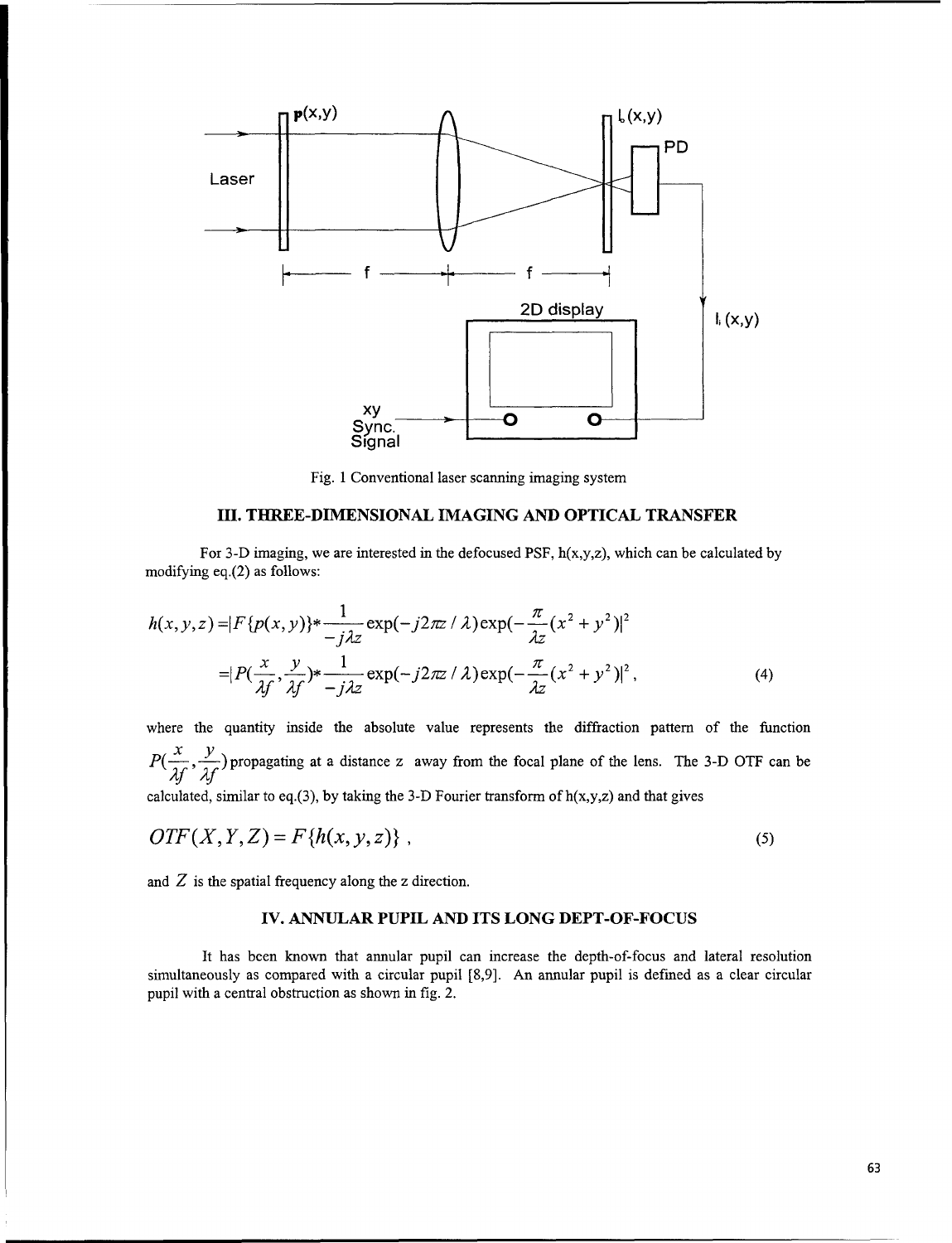

Fig. 2 Annular pupil

If the pupil is an annulus with outer radius a and inner radius *b,* we can define a central obscuration ratio of  $\varepsilon = b/a$  [9]. The depth-of-focus  $\delta z_{\text{annu}}$  of an annular pupil has recently been derived by using the Heisenberg's uncertainty principle [9]:

$$
\delta z_{\rm ann} \approx \frac{1}{1 - \varepsilon^2} \delta z_{\rm cir} \,, \tag{6}
$$

where  $\delta z_{cir} = \lambda / N A^2$  is the depth-of-focus when using a circular pupil and NA is the numerical aperture of the objective lens. For the lateral resolution, it is  $\delta x_{\text{annu}} = c(\varepsilon) \times \delta x_{\text{cir}}$ , where  $\delta x_{\text{cir}} = \lambda / 2NA$  is the resolution of the optical system when a circular pupil with its radius equal to the outer radius, a, of the annulus is used. Note that  $c(\mathcal{E})$  depends on  $\mathcal E$  and is smaller than 1. Hence we see that annular pupil provides a better resolution and at the same time a longer depth-of-focus as compared with the circular pupil.

Let us now pay some attention to the depth-of-focus of the annulus. By inspecting Table 1, it is clear that for small  $\mathcal{E}$ , the effect of long-depth-of-focus is minimal. However, for  $\mathcal{E}$ =0.95, the depth-offocus of the annulus is more than a factor of 10 than that of a circular pupil with the radius of the circular aperture equal to the outer radius of the annulus. At  $\varepsilon = 0.99$ , a factor of more than 50 is achieved. As an example, for NA = 0.3 and at illumination wavelength  $\lambda = 0.6 \ \mu m$ ,  $\delta x_{cir} = 1 \mu m$  and  $\delta z_{cir} = 6.67 \mu m$ , whereas  $\delta x_{\text{ann}} \approx 1 \mu m$  and  $\delta z_{\text{ann}} = 50.25 \times \delta z_{\text{cir}} = 50.25 \times 6.67 \approx 335 \mu m$  for  $\varepsilon = 0.99$ . Hence, any thick specimens of thickness less than  $300 \mu m$  would be able to be imaged sharply by this annular pupil without any z-scanning and at the same time without any out-of-focus contamination. Indeed, the 3-D OTF has been calculated for a laser-scan fluorescence microscope [11]. An annular illumination microscope has also been constructed and investigated recently [12]. However, due to the low value of  $\varepsilon$ being used, the gain in depth-of-focus was not significant enough and depth scanning was required for 3-D inspection [12].

$$
\varepsilon \frac{1}{1-\varepsilon^2} \delta z_{\text{cir}}
$$
  
0.99 50.25 $\delta z_{\text{cir}}$   
0.95 10.25 $\delta z_{\text{cir}}$   
0.9 5.26 $\delta z_{\text{cir}}$   
0.8 2.78 $\delta z_{\text{cr}}$ 

Table 1: Depth-of-focus of annular pupils in terms of the depth-of-focus of circular pupils when  $\varepsilon$  varies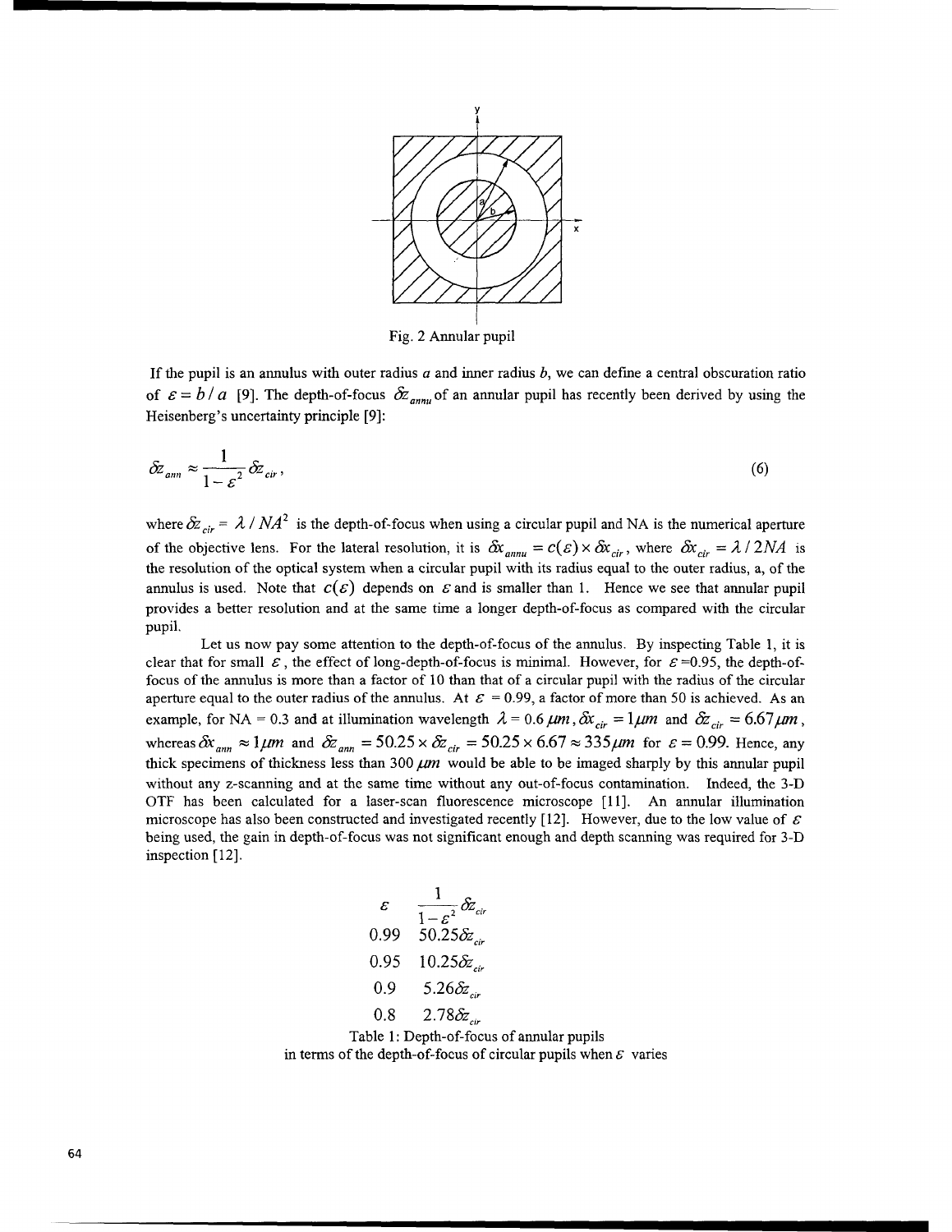However, the use of an annular aperture for  $\epsilon \approx 1$  has a major drawback in that it stops and wastes a large amount of light and, therefore, in particularly, it has not been used effectively for fluorescence microscopes for the purpose of achieving larger depth of focus for 3-D microscopic imaging.

# **V. PROPOSED NOVEL ILLUMINATION**

We develop a technique for 3-D microscopic imaging with extended depth-of-focus using a novel illumination scheme in a laser scanning optical microscope. The novel illumination scheme creates an effective annular pupil, called the difference-of-Gaussian annular pupil, without the critical drawback of stopping and wasting the light. Two laser beams of different Gaussian pupils with different temporal frequencies are first generated. The laser beams are then combined spatially and used to scan the specimen. The scattered light from the object is picked up by a photodetector whose output consists of a DC and an AC current (due to the optical heterodyning or mixing of the two optical beams). The DC signal is no difference from the DC output of a conventional laser scanning microscope with the processing pupil as a Gaussian function, whereas the AC signal is derived from the mixing of the two Gaussian beams and would be given by effectively a Gaussian pupil with a different size than that generated by the DC signal. The AC and the DC signals are then subtracted by electronics and hence the effective pupil function would be given by the difference of the two Gassuian pupil functions. By properly choosing the size of the two Gaussian laser beams, we could realize the difference of the two Gaussian pupils which becomes a new type of annular pupil called the difference-of-Gaussian annular pupil. Since no stopping of the light is used to create the novel annular aperture, the proposed system could prove to be more robust and practical than currently available methods in 3-D imaging when extended depth- of- focus is required. In addition, the proposed system does not require depth- or z-scanning for 3-D imaging which is important for many practical applications.

### i) Design Idea

The novel pupil we want to synthesize is of the form of difference-of-Gaussians. The idea is as follows. Let the pupil function,  $p(x)$ , of the form of the difference of two Gaussian function:

$$
p(x) = g_1(x) - g_2(x) \quad , \tag{7}
$$

where we denote that  $g_1(x)$  and  $g_2(x)$  are two Gaussian functions of different size. The corresponding PSF is then given by, according to  $(2)$ ,

$$
h(x) = |F\{p(x)\}|^2 = |F\{g_1(x) - g_2(x)\}|^2 = |G_1(\frac{x}{\lambda f}) - G_2(\frac{x}{\lambda f})|^2,
$$
\n(8)

where  $G_1$  and  $G_2$  are Fourier transforms of  $g_1$  and  $g_2$ , respectively, and they are also Gaussian functions as the Fourier transform of a Guassian function is also a Gaussian function. In fact, Gaussian functions are the so-called self-Fourier transform functions [13]. Expanding eq.(8), the PSF now becomes

$$
h(x) = G_1^2 + G_2^2 - 2G_1G_2.
$$
 (9)

The form of the PSF given in (9) is the effective PSF expression that we are looking for to be implemented. Before we discuss how to implement the PSF shown in eq.(9), let us first discuss briefly the difference-of-Gaussians annular pupil of the form given by (7). Fig. 3) shows two examples of the difference-of-

Gaussians function. For the Gaussian function given by the expression  $e^{-wx^2}$ , we define *w* as the width of the Gaussian. Fig. 3a) shows the difference of two Gaussians with width=l.0 and 2.0, and **fig. 3b)** with the widths **=1.0** and **10.0.** Fig. **3** shows only a **1-D** plot of the pupil function. We can recover a full **2-D** pupil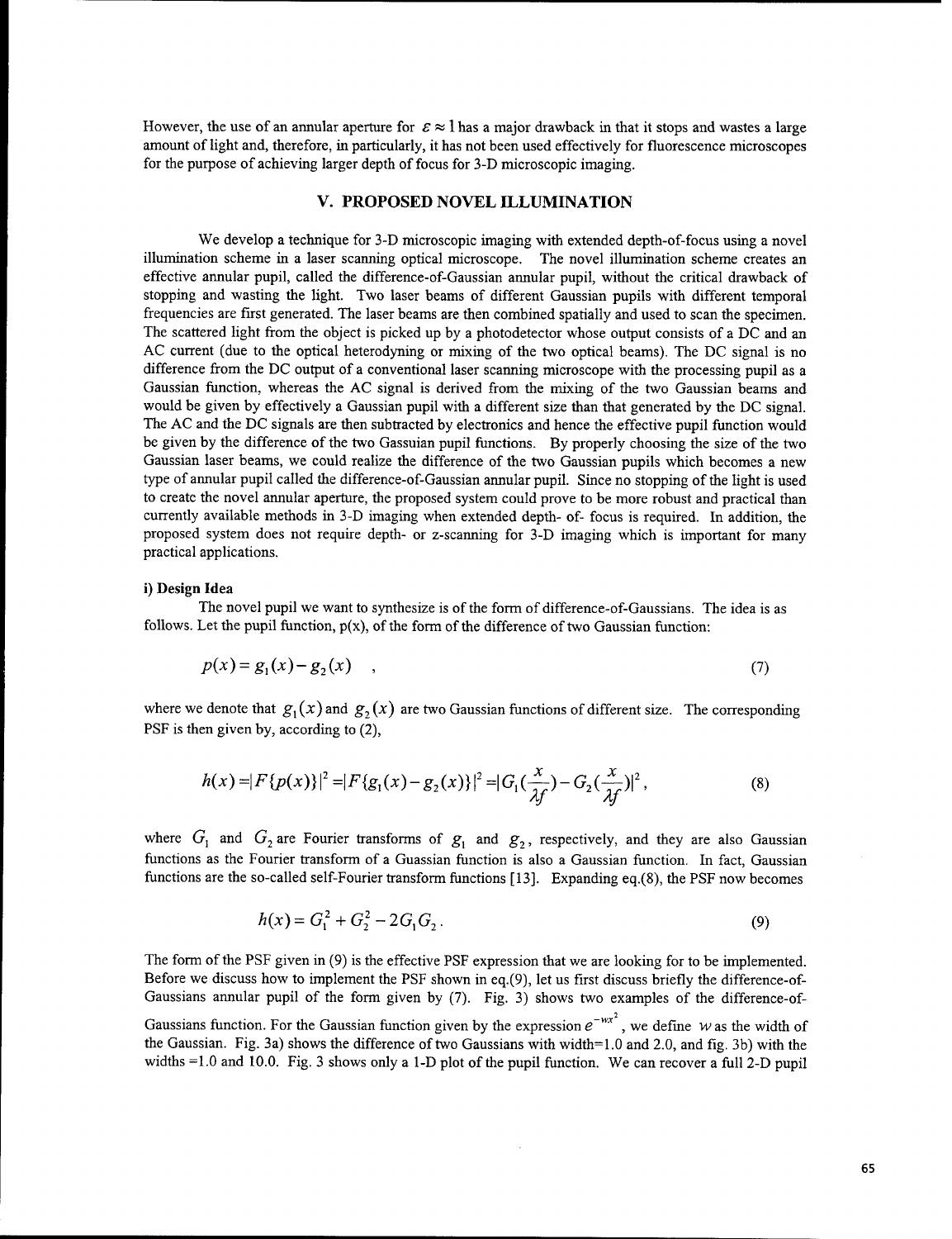function by changing  $x^2$  to  $x^2 + y^2$  in the Gaussian function. Note that the spatial extent of the graphs in fig. 3 is from -3 to +3 and the separation of the two peaks of the graph in fig. 3b) is closer than that of fig 3a). Hence by choosing different widths of the two Gaussians, one could synthesize the difference-of-Gaussian annular pupil with different obscuration ratio.







#### **ii) Implementation method:**

In the novel illumination scheme, two laser beams with different temporal frequencies are first generated. The optical beams are then combined spatially and used to scan the specimen. The scattered light or the transmitted light from the object is then picked up by a photodetector. The photodetector has two outputs, one is a DC current and the other is an AC current. The two currents represent the two scanned and processed version of the original object and can be sent to a monitor for real-time display or to a digital storage device for possible further processing. Let us now discuss an optical implementation of the idea. Referring to Fig. 4, a spatial fileter (SF) cleans up the laser beam to give a clean Gaussian beam. The Gaussian beam is then collimated by lens L. The two beamsplitters (BS) and the two mirrors (M) then form an interferometer. u and v represents two pupil functions along the two paths of the interferometer. However, the temporal frequency of the laser beam along the path where the pupil v is located has been shifted to the amount equal to  $\omega_0 + \Omega$ , where  $\omega_0$  is the frequency of the laser, and  $\Omega$  is the frequency shift provided by an acousto-optic frequency shifter (AOFM) [14]. The AOFM is a device, which accept the incident laser beam at frequency  $\omega_0$  and give out a laser beam at frequency  $\omega_0 + \Omega$  [14]. Now, the two pupils u and v are combined by beamsplitter BS2 to give an effective overall PSF of the form, at the focal plane of lens L1,

$$
h(x, y) = |F\{u\}e^{j\omega_0 t} + F\{v\}e^{j(\omega_0 + \Omega)t}|^2 = |Ue^{j\omega_0 t} + Ve^{j(\omega_0 + \Omega)t}|^2
$$
\n(10)

Lenses L2 and L3 just form an optical relay system such that the PSF formed at the focal plane of lens LI is projected and focused onto the specimen.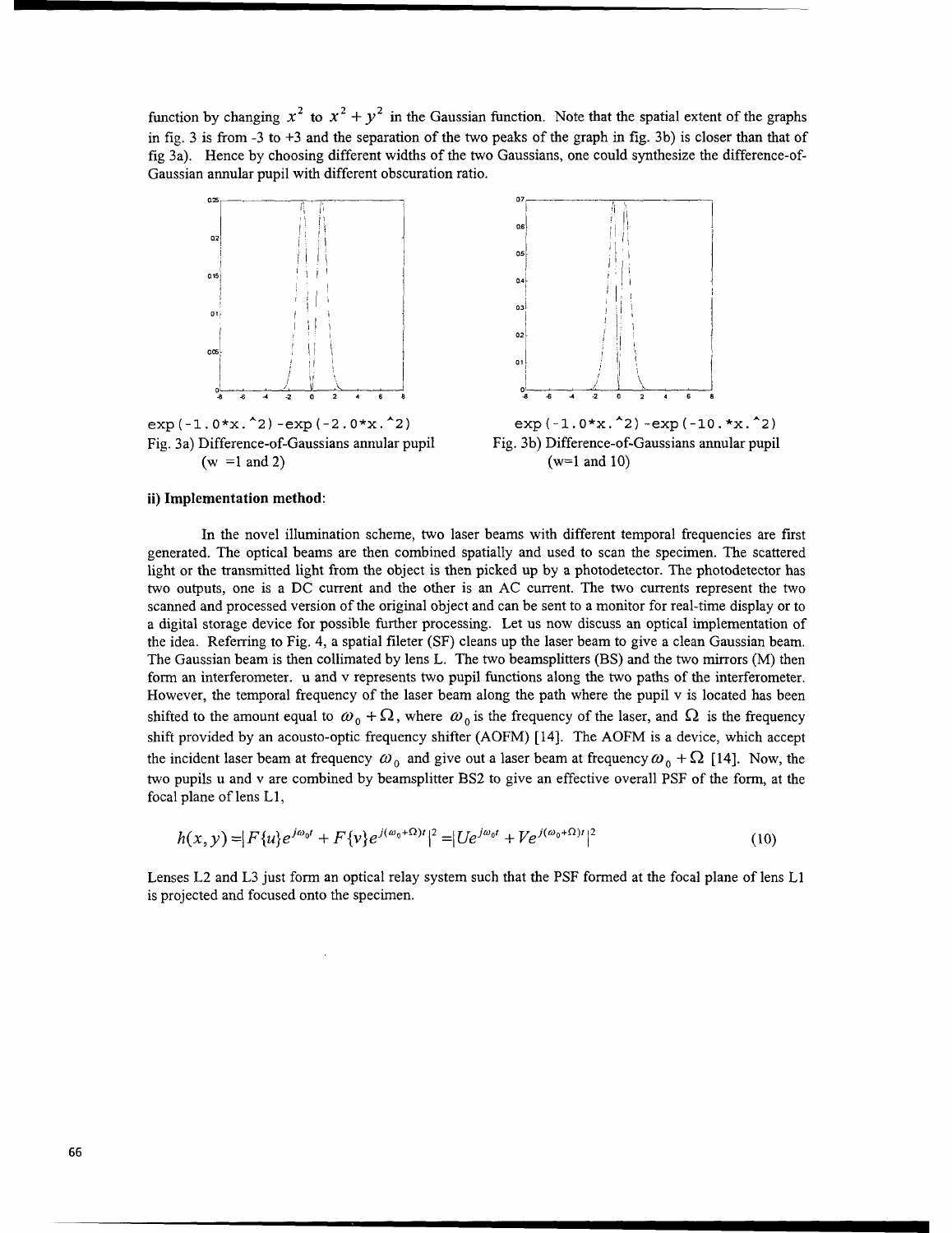

Fig. 4 : Proposed system for implementating difference-of-Gaussians annular aperture The AC amplifier has a gain of  $\beta$ .  $\Sigma$  is an electronic summer. u and v are the two Gaussian pupils

Note that by comparing to the conventional PSF of the laser scanning system [see equation (2)], the PSF in the proposed system has two terms contributing to the effective PSF. In addition, the two terms are carried by two different frequencies. As we can see that, by expanding (10), we have

$$
h(x, y) = |U|^2 + |V|^2 + U^*Ve^{j\Omega t} + UV^*e^{-j\Omega t}
$$
  
=|U|^2 + |V|^2 + 2|UV|\cos[\Omega t + \arg(V) + \arg(U)]  
= h\_{dc}(x, y) + h\_{ac}(x, y)|\cos[\Omega t + \arg(V) + \arg(U)], (11)

where U and V are Fourier transforms of  $u$  and  $v$  and  $arg(.)$  stands for the argument of. We now clearly see that the effective PSF consists of a DC term and an AC term at frequency  $\Omega$  due to the mixing (or heterodyning) of U and V as indicated in (10). Now, by substituting (11) into (1), we have

$$
I_i(x, y) = I_0(x, y) * h(x, y)
$$
\n
$$
= I_0(x, y) * [[U]^2 + |V]^2 + 2|UV|\cos[\Omega t + \arg(V) + \arg(U)]]
$$
\n
$$
= I_0(x, y) * ([U]^2 + |V|^2) + I_0(x, y) * 2|UV|\cos[\Omega t + \arg(V) + \arg(U)].
$$
\n(12)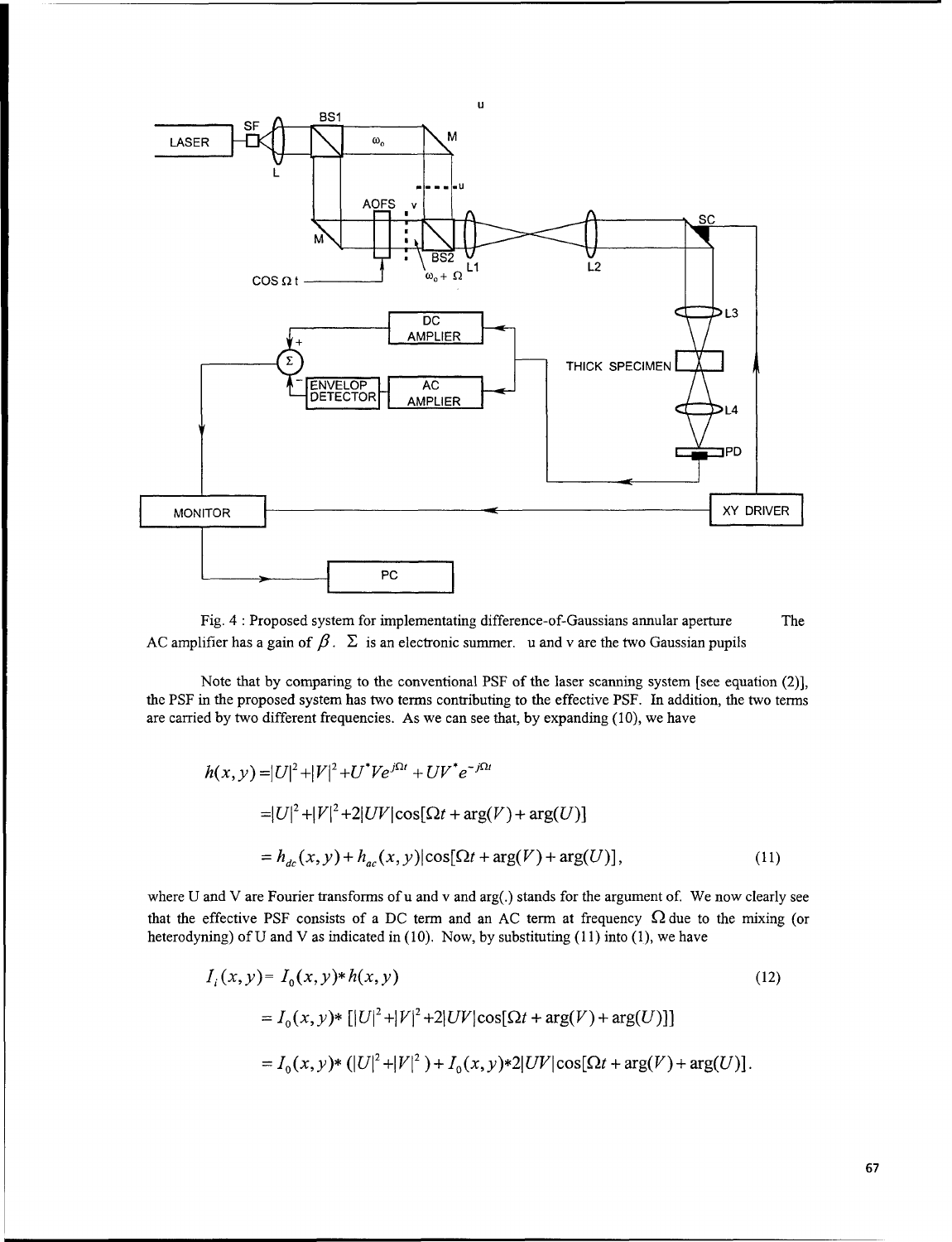We see that the photodetector's output consists of a DC and an AC signal. Both of the signals contain the scanned and processed version of the object,  $I_a(x, y)$ , and can be separated by a lowpass filter and a bandpass filter tuned at frequency  $\Omega$ , giving outputs as

$$
(I_i(x, y))_{dc} = I_o(x, y) * (|U|^2 + |V|^2) ; \qquad (13a)
$$

$$
(I_i(x, y))_{\Omega} = I_o(x, y) * 2|UV|\cos[\Omega t + \arg(V) + \arg(U)],
$$
\n(13b)

respectively. Note that  $(I_i(x, y))_{\Omega}$  is an amplitude modulated signal with temporal frequency at  $\Omega$ . To demodulate the signal, one can use an envelope detector. The demodulated signal then carries the processed version of  $I_o(x, y)$  at the AC channel and is now given by

$$
(I_i(x, y))_{ac} = I_o(x, y) * 2|UV|
$$
 (14)

Now, by performing subtraction of the two outputs  $(I_i(x, y))_{dc}$  and  $(I_i(x, y))_{ac}$  as shown in fig. 4 by an electronic summer, we can construct or synthesize a final processed output  $I_i(x, y)$  of the proposed system as, using (13),

$$
I_i(x, y) = (I_i(x, y))_{dc} - \beta (I_i(x, y))_{ac}
$$
  
=  $I_o(x, y) * (|U|^2 + |V|^2) - \beta I_o(x, y) * 2|UV|$   
=  $I_o(x, y) * PSF_{novel}$  (15)

where  $PSF_{novel} = (|U|^2 + |V|^2) - 2\beta |UV|$  is the novel point spread function of the proposed system, and  $\beta$  is the gain of the AC amplifier. Note that this synthesized novel PSF has the same functional form of the desired PSF given by (9) when U and V are Gaussians. Indeed, when we employ a laser beam. The laser beam shape has a Gaussian profile and that means the two pupils u and v are Gaussians and hence U and V are Gaussians, as again  $F\{u\} = U$  and  $F\{v\} = V$ .

### iii) Computer Post-Processing

The PSF proposed in (15) should allow us to synthesize an obscuration ratio associated with the novel annular aperture such that a long depth-of-focus can be achieved and yet at the same time without the drawback of stopping or wasting light. However, the use of annular-type pupils has the effect of lowering the contrast in the obtained image. Fig. 5 shows the OTF associated with the conventional annular aperture of outer radius equal to *a.* In the figure, f is the focal length of the objective lens. The solid line represents the OTF corresponding to the annular aperture, whereas the dotted line represents the OTF corresponding to a circular lens with  $a$  as the radius. Note that, for the annular pupil, high frequency content of the information of the object has been attenuated as compared to the use of a circular lens. Hence the proposed annular aperture will also lead to low contrast images. Fortunately, the loss in contrast can be restored by using a computer effectively. Indeed an inverse filter operation can be performed on the computer. To investigate 3-D filtering of the imaging system, we need to find the 3-D OTF of the proposed system, and this can be done in general by using (4) and (5) where  $p(x,y)$  is given by (7) when (7) is written in x and y coordinates. Since the pupil function given by (7) involves the difference of two Gaussians, the OTF therefore can be calculated analytically quite easily. To restore contrast, we use 1/OTF, an exact inverse filter.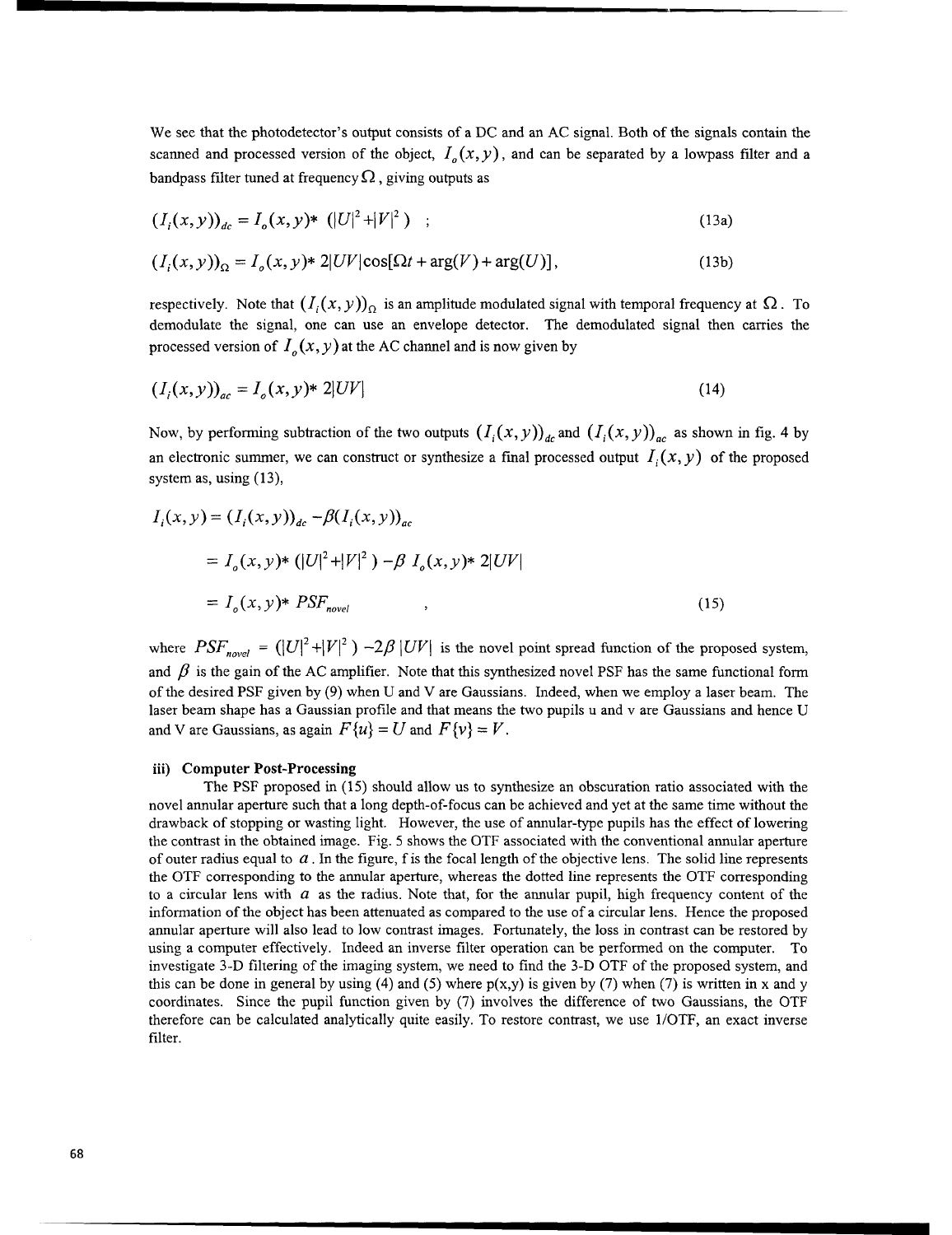However, since the use of this novel annular aperture leads to a longer depth-of-focus, I speculate that the use of in-focus PSF would serve the purpose of restoring contrast as the OTF would not change appreciably during de-focus. This needs to be investigated for this type of novel pupil. If this turns out to be true, OTF can be calculated simply by taking the Fourier transform of the in-focus  $PSF_{novel}$  given in (15) and that would save a lot of computation time when restoring contrast.



Fig. 5 : OTFs of conventional annular lens and the circular lens. Solid line: annulus, Dotted line: circular lens X is the spatial frequency along the x-direction.

### **ACKNOWLEDGMENT**

We acknowledge the support of the National Institutes of Health (James **A.** Shannon Director's Award).

### **REFERENCES**

**[1] G. Hausler,"A** method **to** increase the **depth of focus by two** step **image processing," Optics Communications 6, pp.38-42, 1972.**

**[2]** R.J. **Pieper and A.** Korpel," **Image processing for** extended **depth of** field," **Applied Optics** *22,* **pp. 1449-1453, 1983.**

**[3] S. Sugimnoto and Y. Ichioka," Digital composition of images with** increased **depth of focus considering** depth **information. "Applied OPtics** *24,* **pp. 2076-2080, 1985.**

**[4] G. Indebetouw and H. Bai," Imaging** with **Fresnel Zone Pupil mask:** extended depth **of** field," **Applied OPtics** *23,* **4299, 1985.**

**[5] E. Dowski and T. Cathey,** "Extended **depth of field through wave-front coding, "Applied Optics 10, pp. 1859-1866,1995.**

**[6] D.A. Agard," Optical sectioning** microscopy: **cellular architecture in** three **dimensions," Ann.** Rev. **Biophys. Bioeng, 13, pp. 191-219** (1984).

**[7] T. Wilson, Ed., Confocal microscopy,** Academic Press, **London, 1990.**

**[8] E.** H. **Linfoot and E. Wolf, Proc. Phys. Soc. B66, 1953.**

**[91 C.** W. **McCutchen, Journal of Optical Society of** America. **54, pp. 240-244, 1964.**

**[10] T.-C. Poon and** M. **Motamedi, "Optical/digital incoherent image processing for** extended depth **of** field, **Applied** Optics *26,* **pp. pp.** 4612-4615 **(1987)**

**[ 11 ] S. Kawata et al., " Three-dimensional optical-transfer-function analysis for a** laser-scan fluorescence **microscope with an extended detector," Applied Optics 8, pp. 171-175, 1991.**

**[12] T. Noda et al., " Three-dimensional phase contrast imaging by an annular illumination microscope," Applied Optics 29, pp. 3810-3815, 1990.**